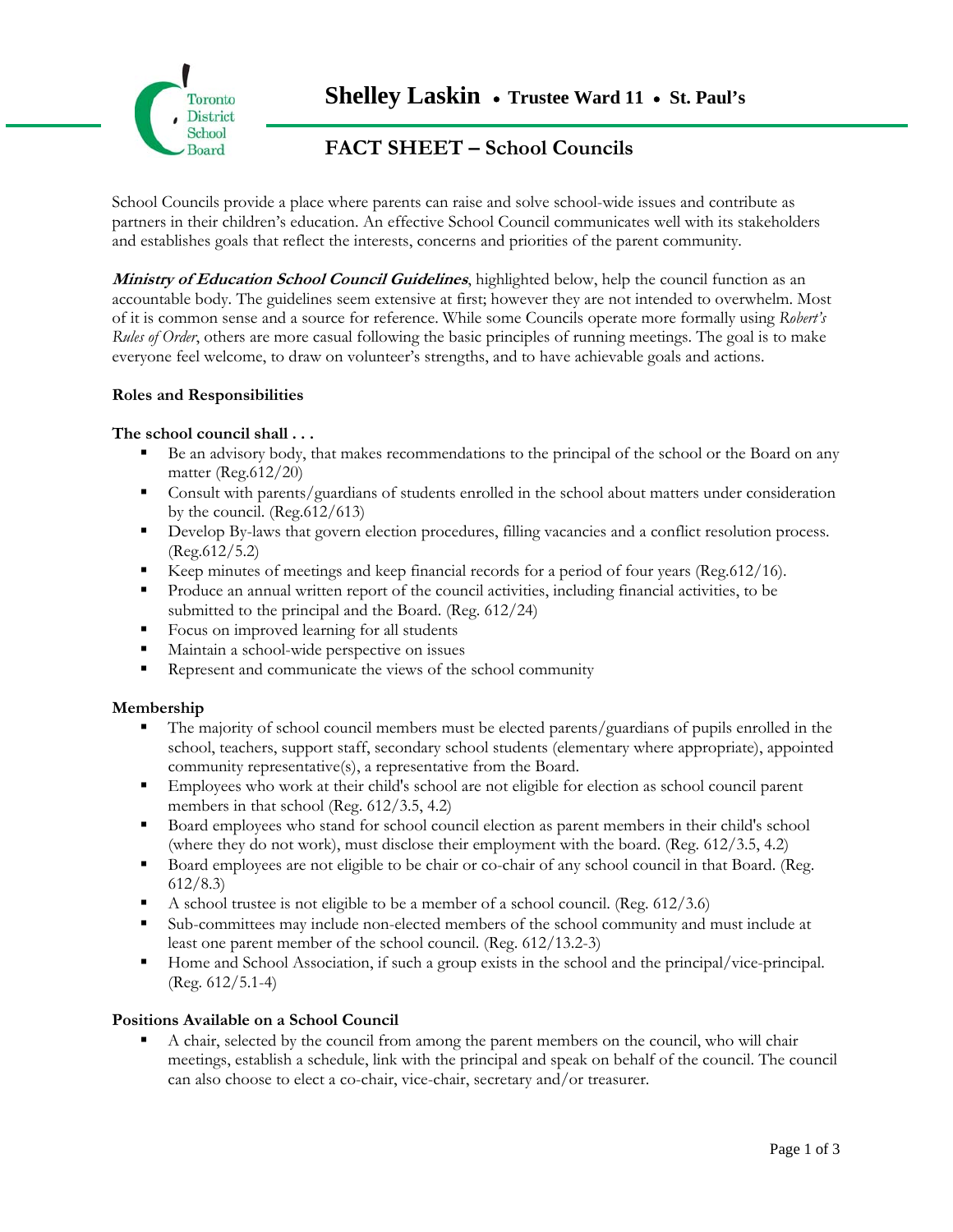- The role of chair is critical to the running of a successful school council and to ensure that meetings are productive. The chair facilitates discussions and democratic decision-making.
- The chair guides the process they don't have to have all the great ideas, they just need to draw them out of others
- To run an effective meeting, the chair must do the following create an agenda with the co-chair and Principal; keep to the agenda during the meeting; summarize and conclude discussions to help the secretary with the recording and ensure everyone understands the direction of the group

# **Terms for Council Members**

 Elected and appointed positions on the council are normally two years. However, school councils can decide to have some one-year terms. Ideally, the term of office for parents would be staggered with half the members elected each year. Elected and appointed members can seek additional terms.

# **What is the Responsibility of a Council Member?**

- Attend and contribute regularly at all school council meetings
- Act as a link between the school council and the community
- **Participate in information and training**
- **Fulfill their duties**
- Follow the operating rules/guidelines as agreed upon by the council including the guidelines for resolving differences of opinion
- Encourage others within the school community to participate in the activities of the council
- Communicate with various communities in the school and work towards removing any barriers to the participation of all members of the school community

### **Meetings**

- The school council shall meet at least four times during the school year to discuss and decide on matters that it has the authority to consider. (Reg. 612/12.1)
- A majority of parents must be present to have a duly constituted meeting of the school council (quorum). (Reg.612/12.3)
- A newly elected school council shall meet within 35 days of the school year on a date set by the principal. (Reg. 612/12.2)
- Each elected member of the school council is entitled to one vote. Principals are not eligible to vote. (Reg. 612/14.2-3)
- All school council meetings shall be open to the public. (Reg. 612/12.4)

# **What is the Council Election Process?**

# **Elections Committee**

- **Each school may form an Elections Planning Committee chaired by the principal and with** representation from parents, teaching staff, support staff, and in secondary schools, students. This committee is responsible for planning and holding elections for parents, teachers and support staff representatives. The planning committee's roles include:
	- choosing a time and location for the election
	- **Participaring election information**
	- distributing election notices to the school community
	- **developing acceptable campaign procedures**

# **Election procedures**

# **Principal Role**

- The principal shall publicize the Election Day proceedings at least fourteen days prior to the election on the behalf of the council
- **Information about candidates shall be made available to the school community at least one week** before the election.
- The principal shall conduct a lottery to determine the ballot position for each candidate.
- The principal shall supervise the election day proceedings